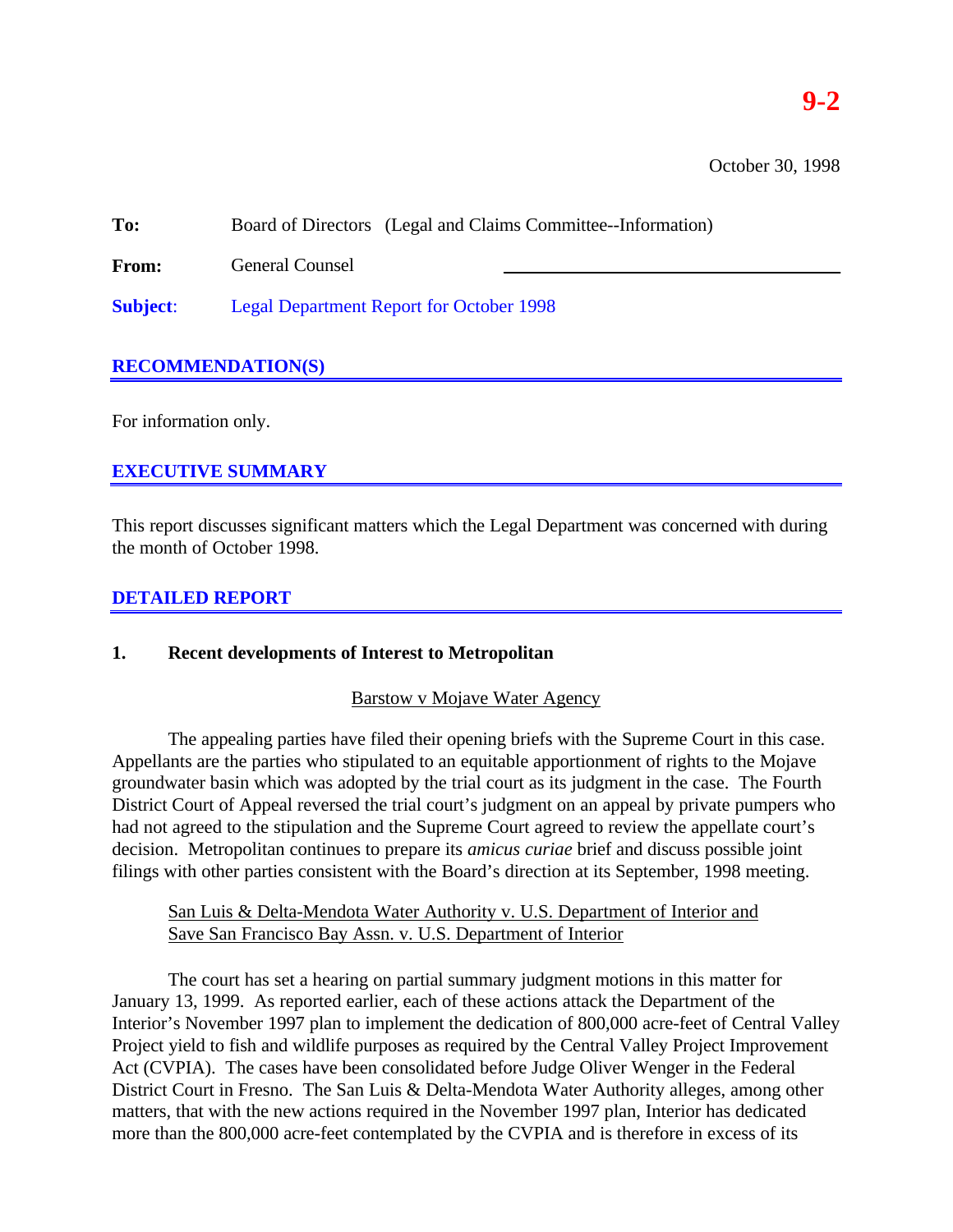statutory authority. The Save San Francisco Bay Assn.'s main allegations are that the November 1997 plan is inadequate and that the State Water Project (SWP) is illegally diverting and exporting a portion of the water dedicated to the environment. The January 13, 1999 hearing will focus on whether the November 1997 plan is consistent with the CVPIA requirements. The State Water Contractors intend to file an amicus curiae brief in support of the San Luis & Delta-Mendota Water Authority. The allegation against the SWP will not be at issue in the January 1999 hearing.

#### Westlands Water District v. State Water Resources Control Board

The Westlands Water District and the San Luis & Delta-Mendota Water Authority (both referred to as Westlands) filed this action in the California Superior Court, County of Sacramento on October 16, 1998. It seeks a writ directing the State Water Resources Control Board State Board to accept a protest Westlands filed in response to a Bureau of Reclamation (Bureau) application to amend certain of its water rights permits.

In July, 1997, the Bureau filed an application with the State Board to amend its permits for the American River division of the Central Valley Project (CVP). The application sought authorization to add places of diversion/rediversion and places of use in Sacramento County, which would accommodate deliveries of up to 22,000 acre-feet of American River water to those new areas. Because these new deliveries could reduce American River division water available for delivery to Westlands, Westlands filed a protest to the application, citing Water Code Section 1702. That section provides that an application may not be approved unless the State Board finds that it will not operate to the "injury of any legal user of the water involved." However, the State Board refused to accept the petition, asserting that Westlands' contract rights to receive water from the Bureau did not qualify it as a "legal user of the water involved," so that it had no standing to protest the Bureau's application.

The General Counsel is reviewing the pleadings and documents in this case to determine its implications, if any, for Metropolitan. A decision affirming the State Board position that a water project contractor is not a "legal user of water" potentially could have the effect of limiting the ability of such contractors to protect their contract rights in a variety of situations.

### **2. Litigation to Which Metropolitan Is a Party**

#### Associated General Contractors, San Diego Chapter (AGC) v. MWD

The Ninth Circuit Court of Appeals has affirmed the judgment of District Court Judge Jeffrey Miller dismissing, with prejudice, the action brought against Metropolitan. AGC had challenged Metropolitan's use of Project Labor Agreements for the Eastside and Inland Feeder Reservoir Projects, contending that the agreements were preempted under Section 514(a) of the Employee Retirement Income Security Act of 1974 (ERISA). Specifically, the court ruled that although AGC had standing to bring the action, Metropolitan's bid specifications do not amount to "state law" and are not preempted under ERISA.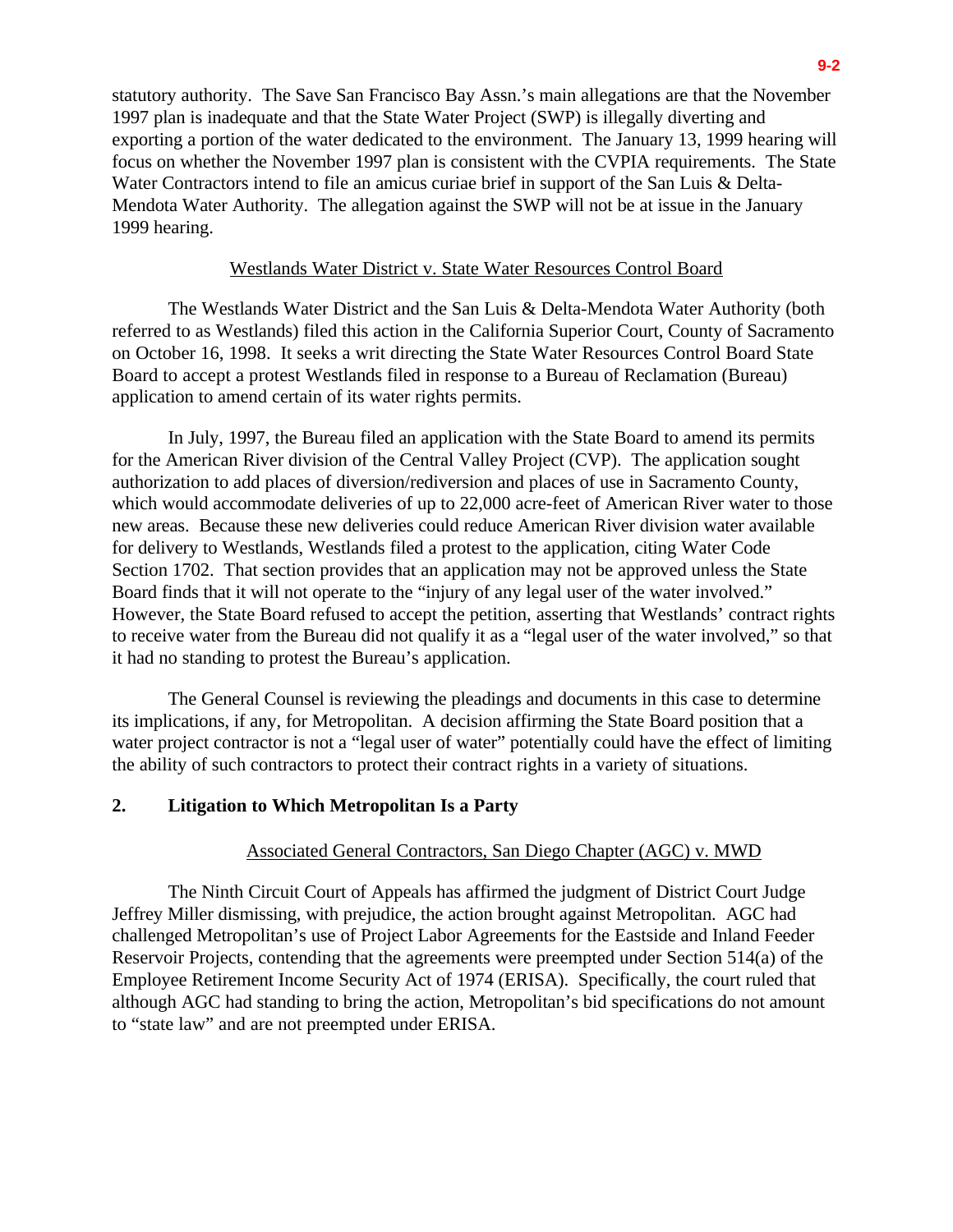#### Van't Hof v. Metropolitan

Van't Hof, a former Metropolitan employee, filed this action in July, 1987. His last day working for Metropolitan was December 16, 1982. He alleged that on that day a plastic light cover fell on him and caused him injury. Van't Hof also filed a Workers' Compensation claim and the appeal of Metropolitan's denial of this claim is still pending.

Van't Hof also applied for and was granted a disability retirement from PERS, but Metropolitan contested this award. This case arose from Van't Hof's belief that Metropolitan's challenge to the PERS award was illegal.

On September 17, 1997, the Court of Appeal affirmed the Trial Court's granting of Metropolitan's Nonsuit Motion. On December 10, 1997, the California Supreme Court denied Van't Hof's Petition for Review. On October 5, 1998, the United States Supreme Court denied Van't Hof's Petition for a Writ of Certiorari.

#### Cloyd v. MWD

This inverse condemnation matter, which has been trailing for trial in Riverside County since early this year, has settled between the parties. Inthis action, Kenneth Cloyd, other individuals and California Truss Company sought damages from the District for severance, lost goodwill and precondemnation activities relating to the District's purchase of property as part of a buffer zone adjacent to the District's Chemical Unloading Facility near Perris in Riverside County. When the District purchased the plaintiffs' 9.13 acres of property in October 1993, plaintiffs insisted on the right to make a claim for lost goodwill, predicated upon plaintiffs' anticipated development of the property and expansion of the ongoing truss making business. This lawsuit followed. After three years of intensive discovery, the retention of experts, preparation for trial and until very recently demands in excess of \$4,000,000, Plaintiffs agreed to settle for \$125,000, which is the General Manager's settlement authority under Administrative Code § 6433(a). In exchange the District has received a complete release and dismissal of the action with prejudice. This concludes this litigation.

### **3. Resource Matters**

#### State Water Resources Control Board Water Rights Hearings

State Water Resources Control Board hearings on alternatives to meet the Southern Delta salinity and dissolved oxygen objectives of its Bay/Delta Water Quality Control Plan were completed in October. Hearings on Phase 2A, affording parties opposing adoption of the San Joaquin River Agreement (also known as VAMP) an opportunity to present their arguments, are next on the schedule. Metropolitan and other export parties will continue to support the Agreement in these hearings. The Board also added additional hearing dates in November and December. A more detailed status of the hearings is contained in a separate letter from the General Manager dated October 27, 1998, Item 9-8.

#### State Water Contract

Legal staff assisted the General Manager's staff on negotiating various proposed amendments to the State Water Contract.